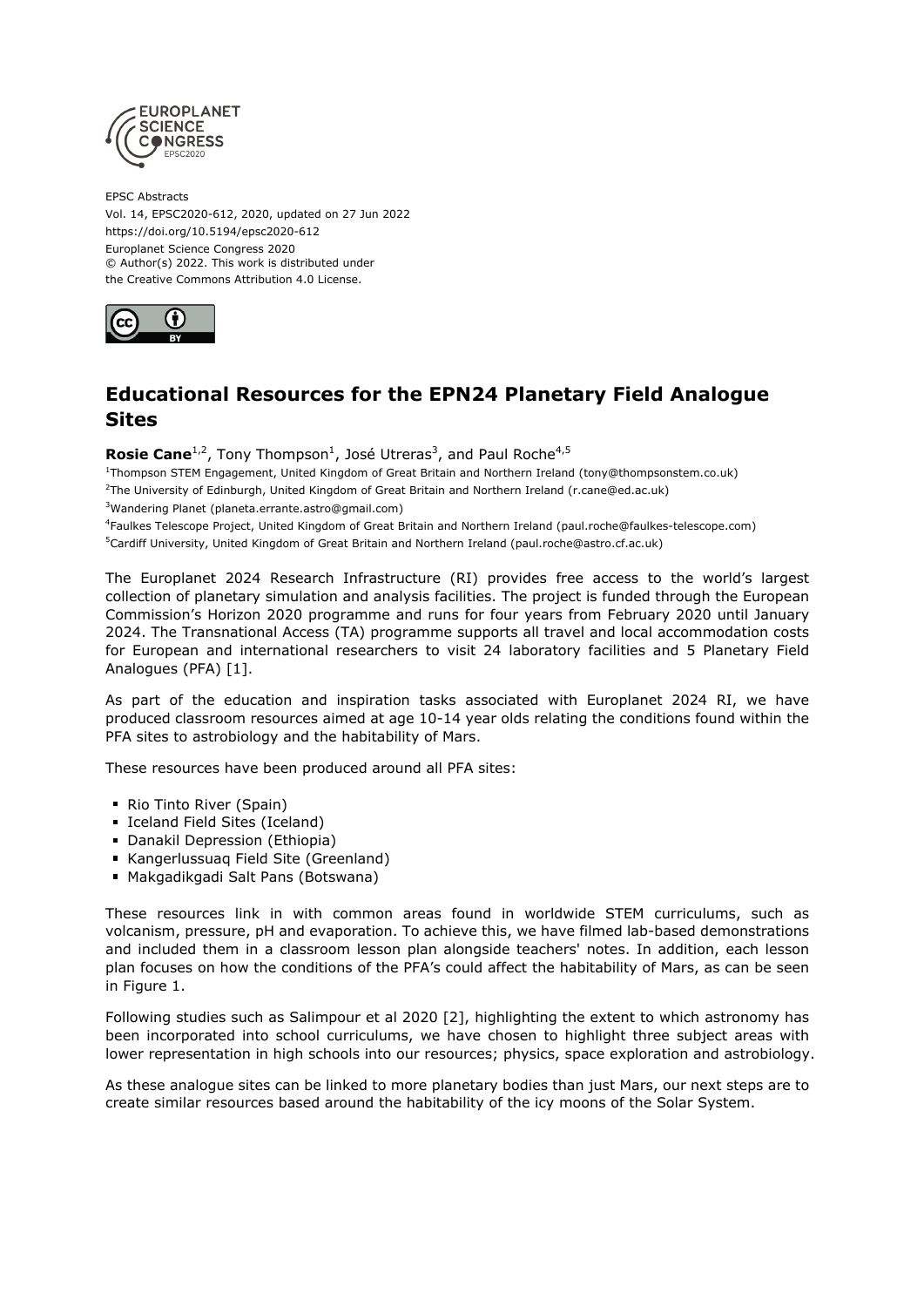## PLANETARY FIELD **CLASSROOM RESOURCES**



## **ICELAND FIELD SITES Theme: Volcanism on Mars**

This resource focusses on past volcanism on Mars and the formation of Olympus Mons. showing how the landscape of the red planet has changed over time. It also covers the topic of convection, explaining how and why volcanoes erupt.

Video: Formation of Olympus Mons. Video: Convection Tube.

## **RIO TINTO (SPAIN)** Theme: pH

As the Rio Tinto River is a highly acidic environment, resources encourage students to consider the effects that differing pH would have on the potential of life on Mars. Video: Demonstration of the effect of pH changes with addition of carbonic acid.